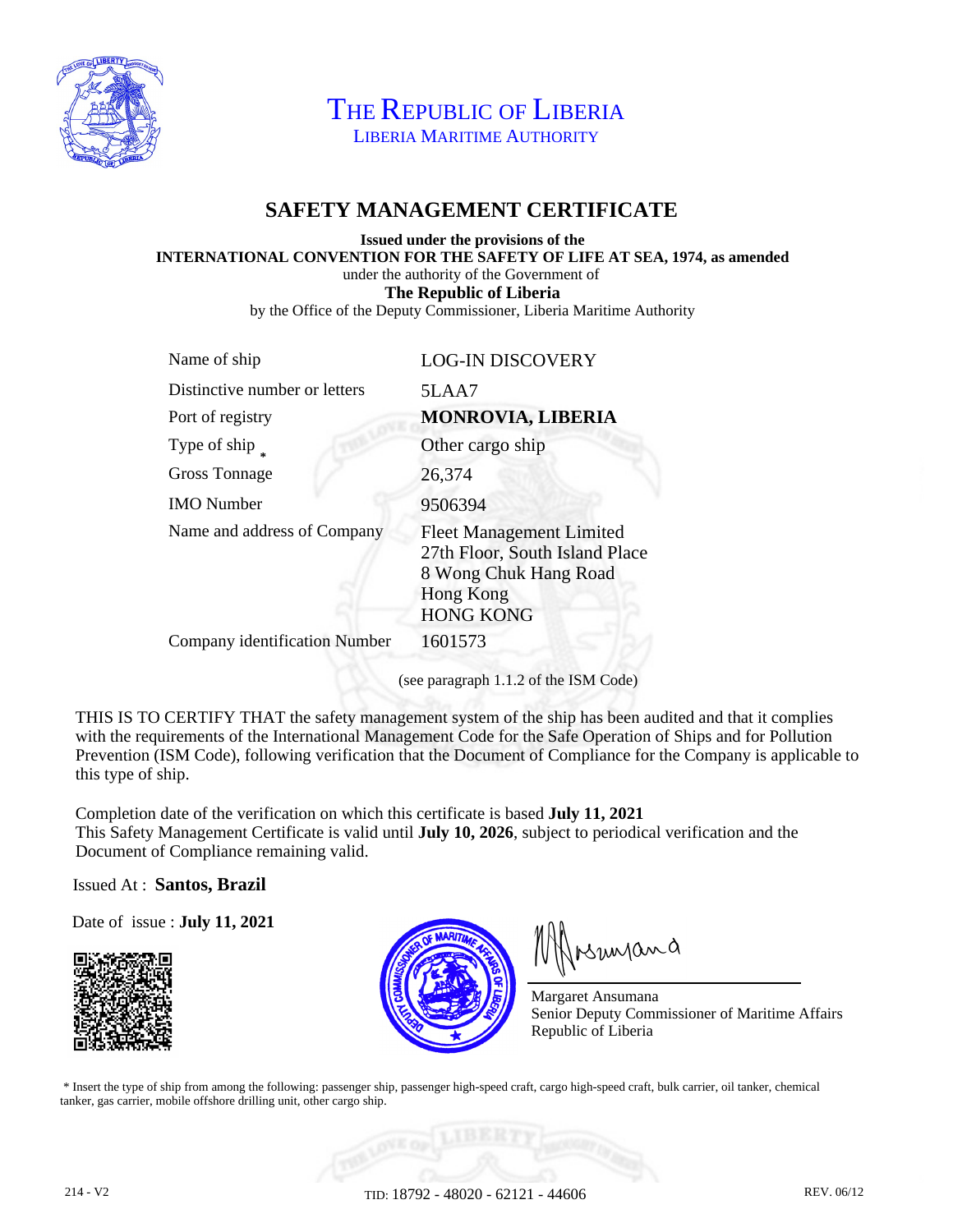### **ENDORSEMENT FOR PERIODICAL VERIFICATION AND ADDITIONAL VERIFICATION (IF REQUIRED)**

THIS IS TO CERTIFY THAT, at the periodical verification in accordance with regulation IX/6.1 of the Convention and paragraph 13.8 of the ISM Code, the safety management system was found to comply with the requirements of the ISM Code

| <b>INTERMEDIATE VERIFICATION</b>                                   |                                               |
|--------------------------------------------------------------------|-----------------------------------------------|
| (to be completed between the second<br>and third anniversary date) | (Signature of authorized official)            |
|                                                                    |                                               |
| <b>ADDITIONAL VERIFICATION*</b>                                    |                                               |
|                                                                    | (Signature of authorized official)            |
|                                                                    | Date:                                         |
| <b>ADDITIONAL VERIFICATION*</b>                                    | Signed:<br>(Signature of authorized official) |
|                                                                    |                                               |
|                                                                    |                                               |
| <b>ADDITIONAL VERIFICATION*</b>                                    | (Signature of authorized official)            |
|                                                                    |                                               |
|                                                                    |                                               |
|                                                                    |                                               |
|                                                                    |                                               |